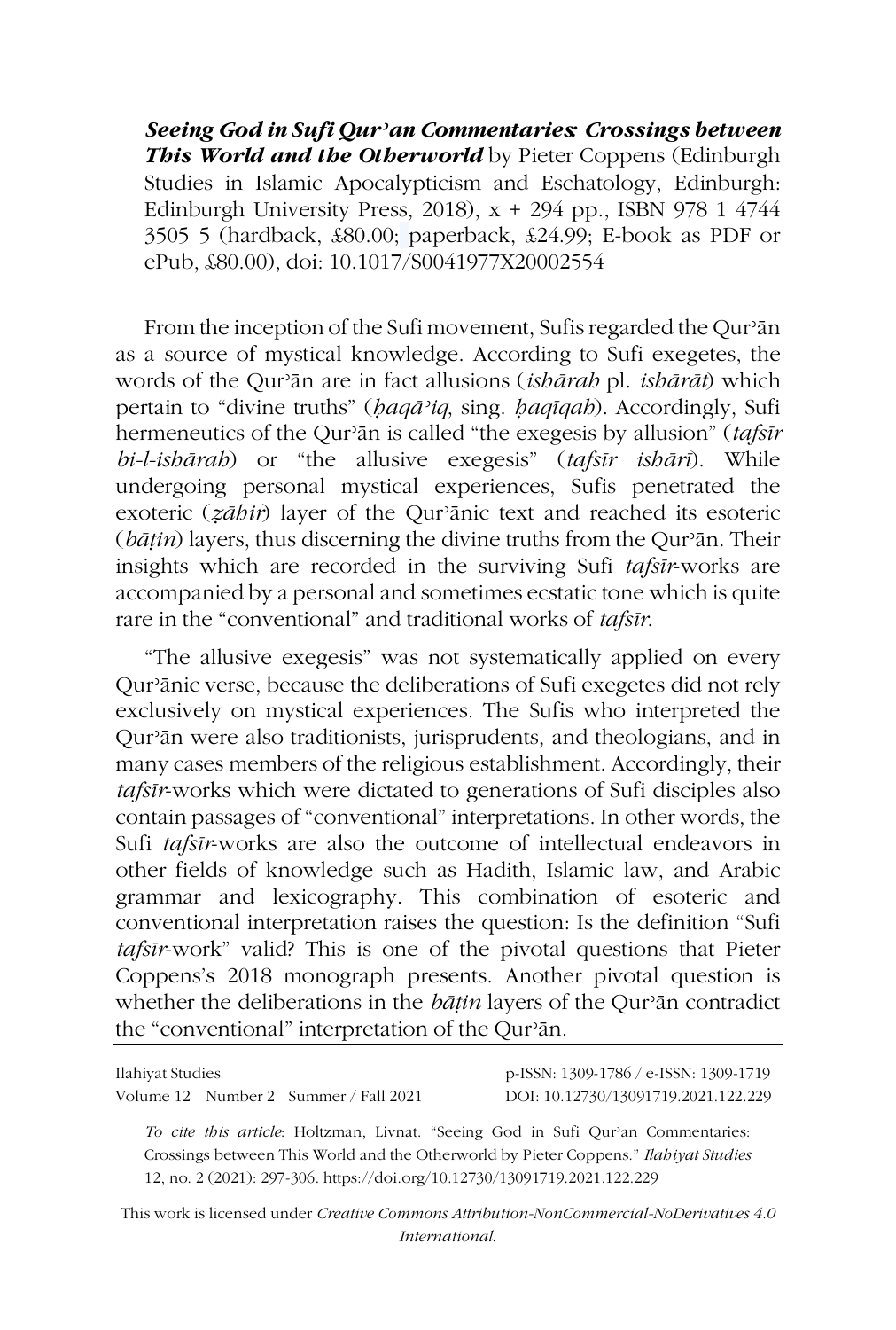For most scholars and students, the Sufi exegesis of the Qur'an remains *terra incognita* for two main reasons. First, reading a Sufi *tafsīr*-work is an especially demanding task. Scholars and students need to be well-grounded in the following disciplines: Qurʾān, Hadith, Arabic grammar and lexicography, Islamic law and theology, and the history of Islam. Above and beyond this "basic" knowledge, scholars who wish to read the Sufi *tafsīr*-works need to familiarize themselves with the prominent figures of Sufi history, obtain proficiency in the Sufi vocabulary and be able to draw the basic outlines of Sufi thought. Second, Sufi *tafsīr*-works (and other Sufi works for that matter) are incorrectly regarded as marginal, esoteric, and almost irrelevant for the study of mainstream Islam. This is surprising because their authors were mainstream-Sunnī scholars in addition to being active Sufis. Coppens's monograph is therefore a welcome addition to the rather narrow bookshelf of comprehensive monographs and introductory articles on Sufi *tafsīr* authored by Richard Gramlich, Carl W. Ernst, Gerhard Böwering, Alan Godlas, Kristin Z. Sands, and Annabel Keeler.<sup>1</sup>

<sup>-</sup><sup>1</sup> See, for example: Richard Gramlich, *Abu l-ʿAbbās B. ʿAṭāʾ: Sufi und Koranausleger* (Stuttgart: Steiner, 1995); Carl W. Ernst, *Ruzbihan Baqli: Mysticism and the Rhetoric of Sainthood in Persian Sufism* (Richmond: Curzon Press, 1996); Gerhard Böwering, "The Major Sources of Sulamī's Minor Qurʾān Commentary," *Oriens* 35 (1996): 35-56; Böwering, *The Mystical Vision of Existence in Classical Islam: The Qurʾānic Hermeneutics of the Ṣūfī Sahl al-Tustarī (d.283/896)* (Berlin: De Gruyter, 1980); Böwering, "The Qurʾān Commentary of al-Sulamī," in *Islamic Studies Presented to Charles J. Adams*, ed. Wael B. Hallaq and Donald P. Little, 41- 56 (Leiden: Brill, 1991); Böwering, "The Scriptural 'Senses' in Medieval Ṣūfī Qurʾān Exegesis," in *With Reverence for the Word: Medieval Scriptural Exegesis in Judaism, Christianity, and Islam*, ed. Jane Dammen McAuliffe et al., 346-365 (Oxford: Oxford University Press, 2003); Böwering, "The Writings of Shams al-Dīn al-Daylamī," *Islamic Studies* 26, no. 3 (1987): 231-236; Alan Godlas, "Influences of Qushayrī's *Laṭāʾif al-ishārāt* on Sufi Qurʾanic Commentaries, Particularly Rūzbihān al-Baqlī's *ʿArāʾis al-bayān* and the Kubrawi *al-Taʾwīlāt al-najmiyya*," *Journal of Sufi Studies* 2, no. 1 (2013): 78-92; Godlas, "Ṣūfism," in *The Blackwell Companion to the Qurʾān*, ed. Andrew Rippin, 350-361 (Oxford: Blackwell, 2006); Kristin Z. Sands, "On the Subtleties of Method and Style in the *Laṭāʾif al-ishārāt* of al-Qushayrī," *Journal of Sufi Studies* 2, no. 1 (2013): 7-16; Sands, *Ṣūfī Commentaries on the Qurʾān in Classical Islam* (London: Routledge, 2006); Annabel Keeler, "Mystical Theology and the Traditionalist Hermeneutics of Maybudī's *Kashf al-*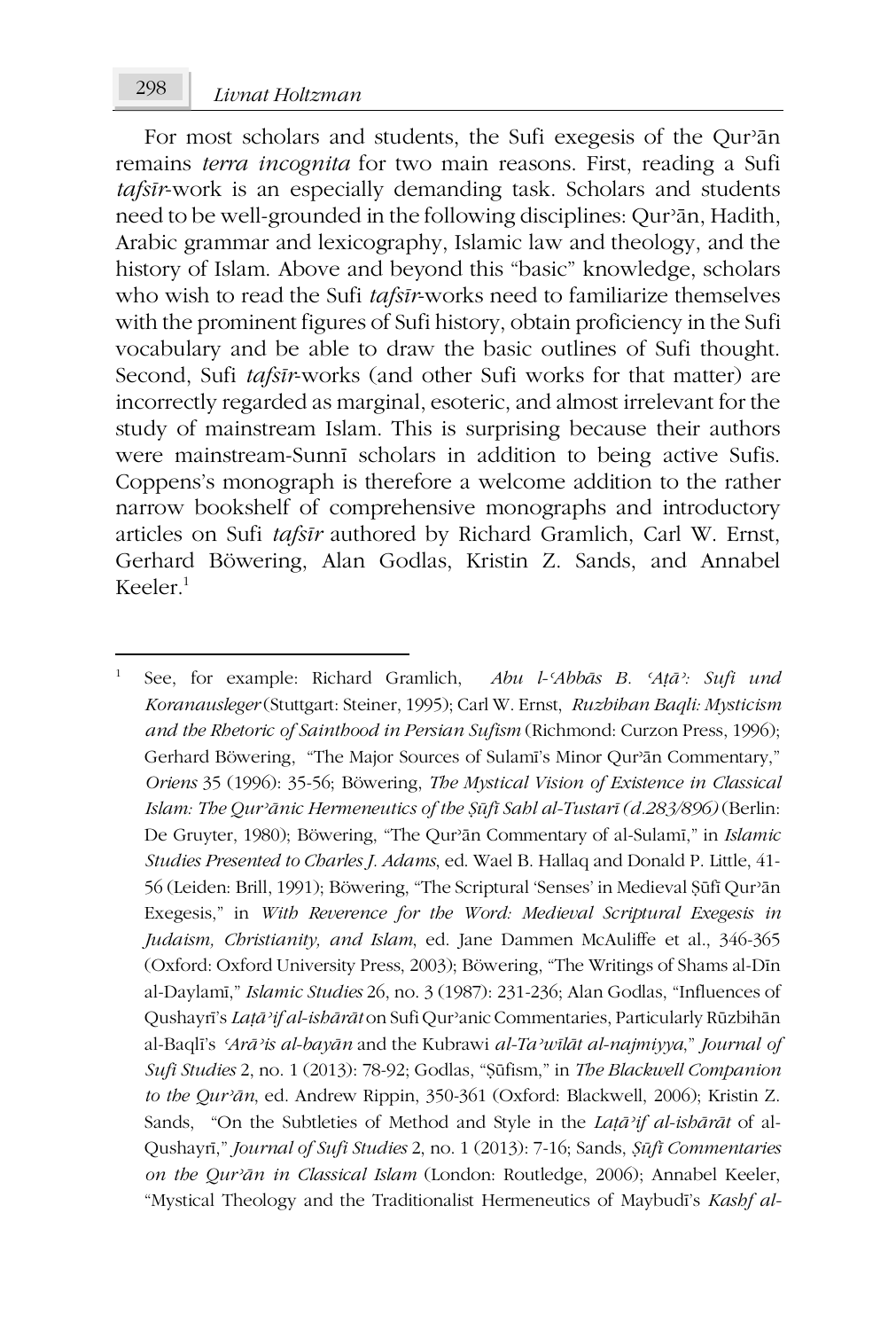The corpus of Coppens's monograph includes five Sufi *tafsīr*-works which were composed in the  $11<sup>th</sup>$  century, a period that witnessed a growing interest in organizing and documenting knowledge. The *tafsīr*-works under discussion are: (1) Abū ʿAbd al-Raḥmān al-Sulamī's (d. 412/1021) *Ḥaqāʾiq al-tafsīr* (2) Abū l-Qāsim al-Qushayrī's (d. 465/1072) *Laṭāʾif al-ishārāt* (3) Rashīd al-Dīn Maybudī's (fl. second half of the fifth/eleventh to first half of the sixth/twelfth century) *Kashf al-asrār wa-ʿuddat al-abrār* (4) Shams al-Dīn al-Daylamī's (d. 587/1191?) *Taṣdīq al-maʿārif* and (5) Rūzbihān al-Baqlī al-Shīrāzī's (d. 606/1209) *ʿArāʾis al-bayān fī ḥaqāʾiq al-Qurʾān*. Except for al-Daylamī, whose biography is rather obscure, the above-mentioned authors were prominent figures in the history of Sufism. They all flourished in the major learning centers in the Persian speaking areas of the ʿAbbāsid caliphate: Al-Sulamī and al-Qushayrī lived and taught in Nishapur; Maybudī came from Yazd; al-Daylamī probably spent his entire life in Hamadan; and finally, Rūzbihān who travelled throughout the Muslim world, settled in Shiraz. The *tafsīr*-works of these authors were written in Arabic, except for Maybudī's – which is the first *tafsīr* written in Persian.

The focal point of Coppens's monograph is the crossings between this world and the hereafter. Coppens demonstrates that Sufis perceived these boundary crossings between both worlds as indefinite and indistinct. According to his description (pp. 1-6, 256-257), Coppens undertook the project of reading Sufi *tafsīr*-works with the idea of identifying and analyzing the Sufi concepts of the hereafter. As the Qurʾān (and subsequently, the Hadith literature) is abundant in descriptions of the carnal delights of Paradise and the corporeal torments of Hell, Coppens assumed that the Sufis would develop these descriptions of Paradise and Hell in their deliberations about the relevant Qurʾānic passages on the afterlife. However, while scrutinizing the five *tafsīr*-works in search for the Sufi perception of the hereafter, Coppens discovered that the five authors under review showed minimal interest in the "tangible" aspects of the afterlife.

**.** 

*Asrār*," in *Sufism and Theology*, ed. Ayman Shihadeh, 15-30 (Edinburgh: Edinburgh University Press, 2007); Keeler, *Sufi Hermeneutics: The Qurʾan Commentary of Rashīd al-Dīn Maybudī* (Oxford: Oxford University Press, 2006); Keeler, "Ṣūfī *Tafsīr* as a Mirror: Al-Qushayrī the *Murshid* in his *Laṭāʾif al-ishārāt*," *Journal of Qur'anic Studies* 8, no. 1 (2006): 1-21.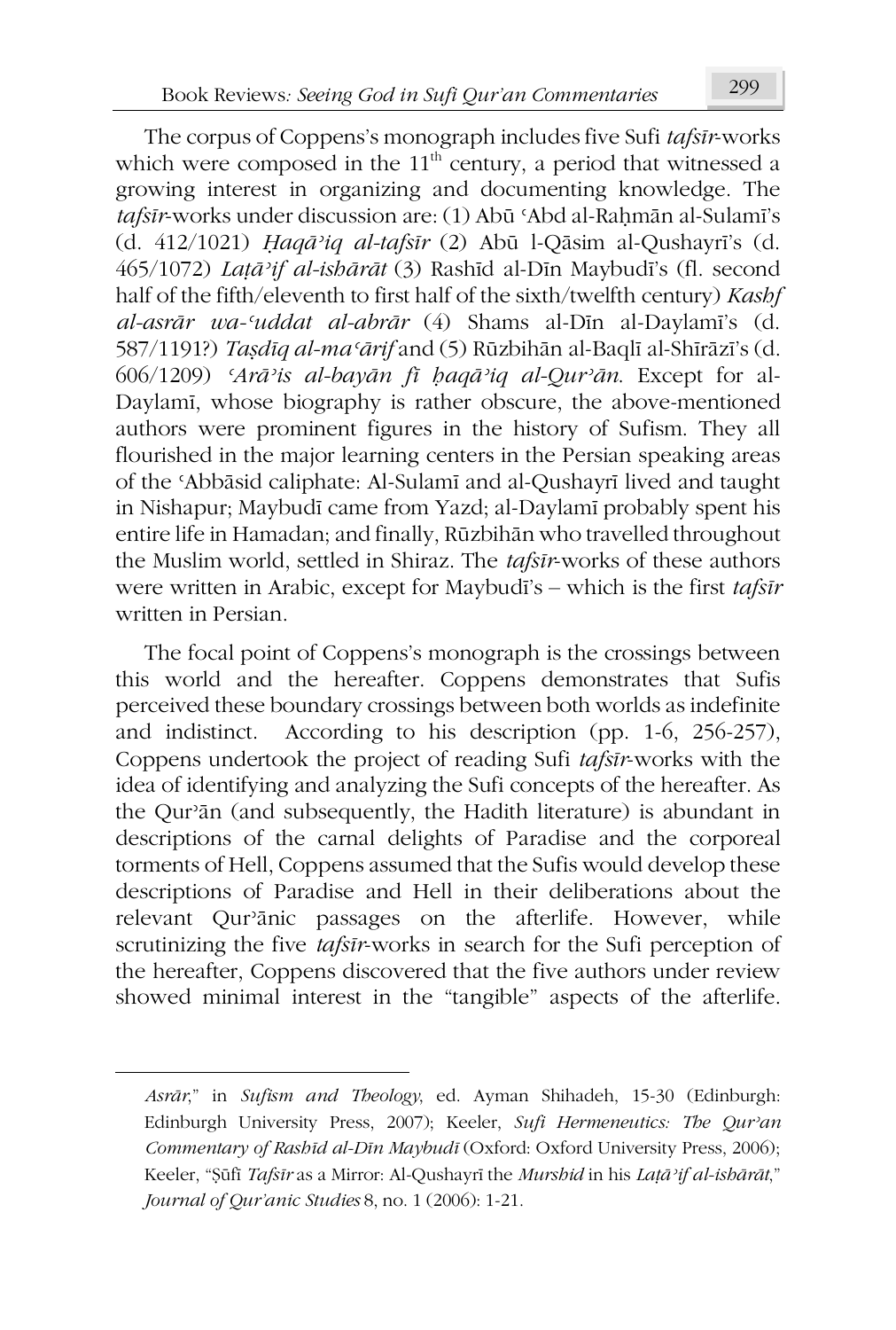Instead, these authors focused their discussions on the concept of seeing God (*ruʾyat Allāh*) in the hereafter.

The concept of seeing God, sourced in Q. 75:22-23 ("Upon that day faces shall be radiant, gazing upon their Lord")<sup>2</sup> represents the utmost reward that is promised to the believers in the hereafter. This promise of seeing God instigated hairsplitting discussions in the various theological schools, and raised theological questions: For example, Will the believers see God with their "physical" eyes? Will God be revealed to them in a specific form? These two questions are related to the concept of *ruʾyat Allāh*. In addition, the Sufis promoted the concepts of meeting (*liqāʾ*) God and being near (*qurb*) to Him in this world and the hereafter. Coppens discusses the deliberations of his five Sufi authors on *ruʾyat Allāh*, *qurb*, and *liqāʾ* as they are reflected in four Qurʾānic narratives. In these narratives (the banishment of Adam from Paradise, the attempts of Moses and Muḥammad to attain or reattain the vision of God, and the procession of the resurrected in the Day of Judgement) humans attempted to cross the boundary between this world and the hereafter.

The monograph comprises two introductory chapters (1, 2) that provide the historical and thematical background which are needed for developing the thesis. The thesis is detailed in five loosely connected chapters (3, 4, 5, 6, 7), and they could be read as separate or independent essays. Coppens's thesis is that Sufis had little interest in eschatological ideas about the hereafter, and that they conceived the otherworld as the primary domain in which the Sufi would see God and be near Him. Moreover, the possibility of seeing God and being near Him in this world was always part of the Sufi discourse. In the final chapter (8), Coppens presents a summary of the research conclusions.

The Introduction (pp. 1-38) raises the question whether *tafsīr*works written by Sufis should be categorized as "Sufi commentaries." The first scholar to suggest that these works form a separate category within the genre of *tafsīr* was the illustrious Ignaz Goldziher (d. 1921). While Sufi authors never referred to their works as "Sufi *tafsīr*," traditionalist scholars labelled *tafsīr* works which relied on allegorical

**.** 

<sup>2</sup> Citations from the Qurʾān in this review are according to A. J. Arberry, *The Koran* (Oxford: Oxford University Press, 1964).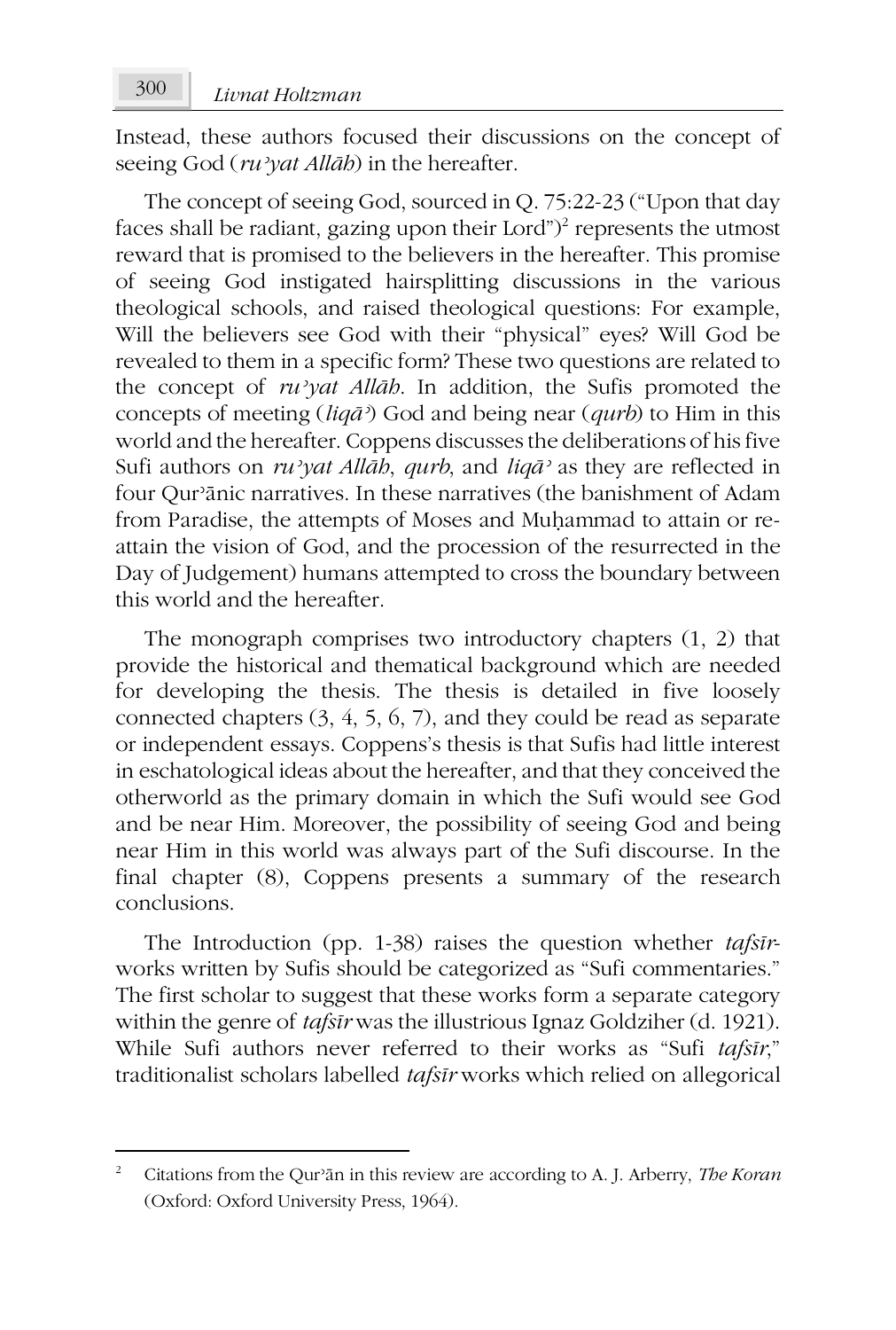interpretations (*bāṭin*) as "unpraiseworthy" (*ghayr maḥmūd*) thus grouping them under a separate category.

Chapter 2 (pp. 39-82) presents an historical background of the Sufi movement in Nishapur, brief biographies of the five authors under discussion, and a survey of their hermeneutical practices. This chapter is essential for anyone who wishes to embark on a study of Sufi *tafsīr*. A real gem in this chapter is an analysis of a passage taken from al-Daylamī's commentary of the Qurʾān, in which al-Daylamī planted autobiographical hints. Based on these hints, Coppens reconstructed a richly detailed picture of the life of the mysterious al-Daylamī. It is noteworthy that al-Daylamī's commentary is divided among several manuscripts which are preserved in the Yeni Cami and Veliyyüddin Efendi Libraries in Istanbul. None of these manuscripts was published.

In Chapter 3 (pp. 83-134), Coppens reads the relevant passages on the hereafter in the *tafsīr*-works of the five authors and identifies two attitudes (which, following Christian Lange he dubs "hot" and "cold") towards the corporeal torments that await the sinners in Hell, and the carnal delights that are promised to the righteous in Paradise. The "hot" attitude is to demonstrate contempt of Paradise and Hell, as they "veil" the believer from God. The "cold" attitude disregards Paradise and Hell, and stresses that the reward promised to the believer is to be near God. Al-Sulamī's *tafsīr* which is in fact a reservoir of sayings of early Sufīs reflects the "cold" attitude towards the hereafter. Thus, for example, al-Sulamī quotes Sahl al-Tustarī (d. 283/896) who said that the true believer fears only to be separated (*hijrān*) from God; therefore, he does not fear the eternal Fire. In the same vein, the believer yearns to meet God and disregards the material delights of paradise. The other four authors offer deliberations that range from "cold" to "hot" attitudes to the hereafter. Maybudī, for example, criticizes people who are motivated by reward or punishment. At the same time, he expresses his yearning to see God. Rūzbihān, the fifth author in the monograph, represents an approach which is radically different from the above-mentioned "cold" and "hot" attitudes. Rūzbihān discusses the manifestation (*tajallī*) of God in this world and the possibility of seeing Him during one's lifetime. Rūzbihān's immanent conceptions of the hereafter and descriptions of a physical Hell are so different than the other four authors, that one can ask whether he should have been included in Chapter 3 at all.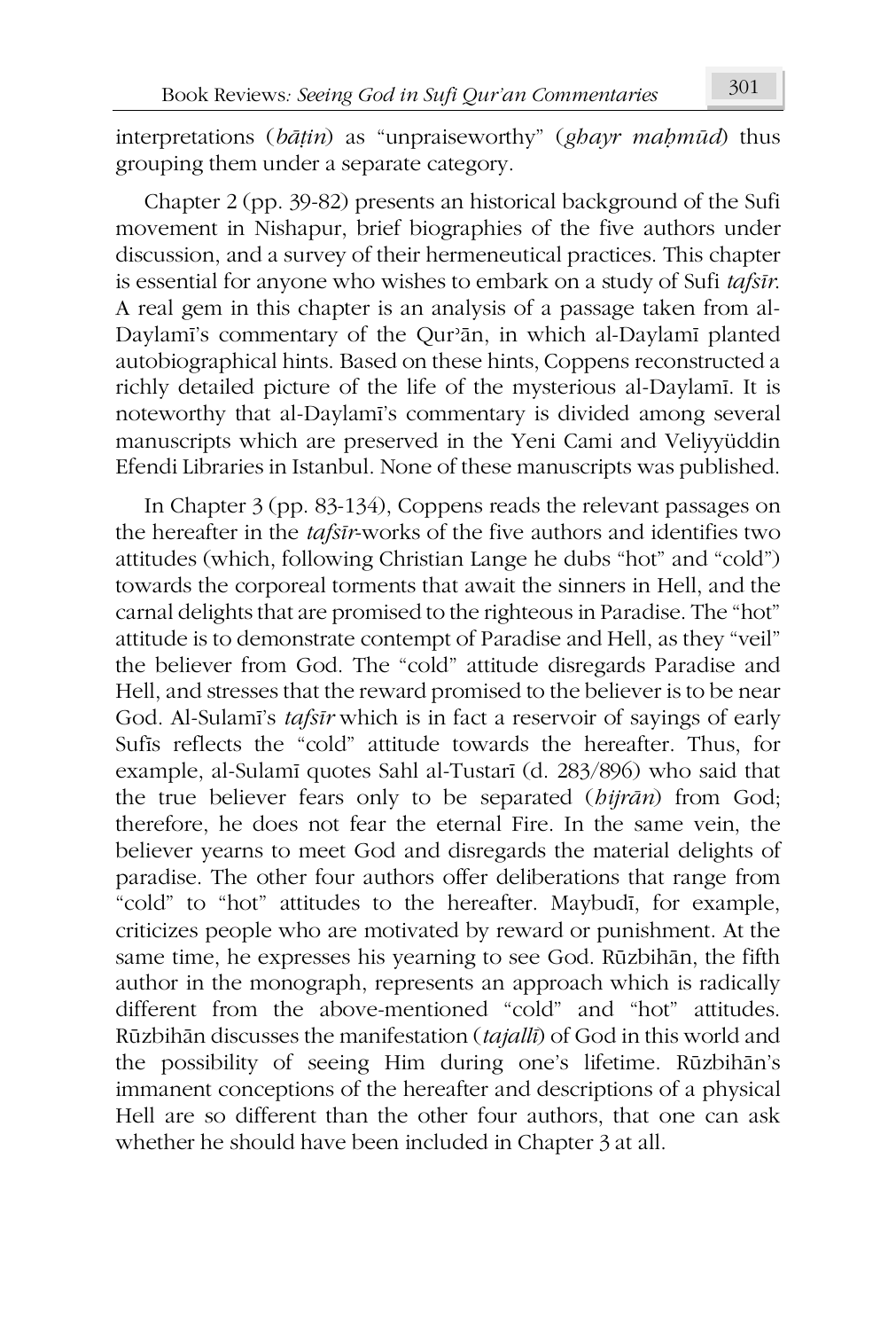Chapter 4 (pp. 135-173) presents the case study of the first crossing from the hereafter to this world, namely Adam's descent from heaven, or his banishment from paradise. Coppens leads us through four introductions about Adam in different bodies of literature (pp. 135- 143) before returning to the five authors who were so meticulously presented in the previous chapter. Evidently, each of the five authors had a different approach to the story of Adam. Al-Sulamī and al-Qushayrī addressed the story of the banishment from paradise by offering insights sourced in the Hadith and the Ashʿarī theological literature. Unlike these descriptions, Maybudī and Rūzbihān crafted their independent narratives on this Qur'ānic story. We find that al-Sulamī and al-Qushayrī highlighted the themes of divine predetermination and punishment as reflected in the story of Adam; whereas, Maybudī and Rūzbihān's emphasized the theme of divine love and mercy in their narratives.

Chapter 5 (pp. 174-200) focuses on the vision of God in theology and Sufism. A concise description of the theological paradigm precedes a description of the views of al-Qushayrī, al-Daylamī, and Rūzbihān. As an Ashʿarī theologian, al-Qushayrī rationalized the theoretical possibility of seeing God in this world from a theological point of view. His succinct discussion (pp. 184-185) cannot therefore be labelled as "Sufi." By contrast, al-Daylamī and Rūzbihān enthusiastically confirmed the possibility of seeing God in this world. These two authors refer to the indirect "vision" of a nonanthropomorphic (hence abstract and transcendent) God who is "seen" in one's heart. As Coppens remarks, this "indirect inner vision" of God corresponds with the concept of a transcendent God that was developed by the rationalistic trends of Islamic theology (Muʿtazilism and Ashʿarism).

Chapter 6 (pp. 201-226) discusses the views of the five authors regarding their interpretation of Moses's request "Oh my Lord, show me, that I may behold Thee!" (Q 7:143). The chapter begins with a useful survey of various theological views about the possibility that Moses saw God (pp. 203-208). Theologians disagreed on the question whether Moses indeed saw God, because according to the Qur'an, "...when his Lord revealed Himself to the mountain, He made it crumble to dust; and Moses fell down swooning" (Q. 7: 143). Coppens uses this survey to identify the various positions of the five authors and locate these positions on the theological spectrum. All five authors agree that before Moses asked God to reveal Himself to him, Moses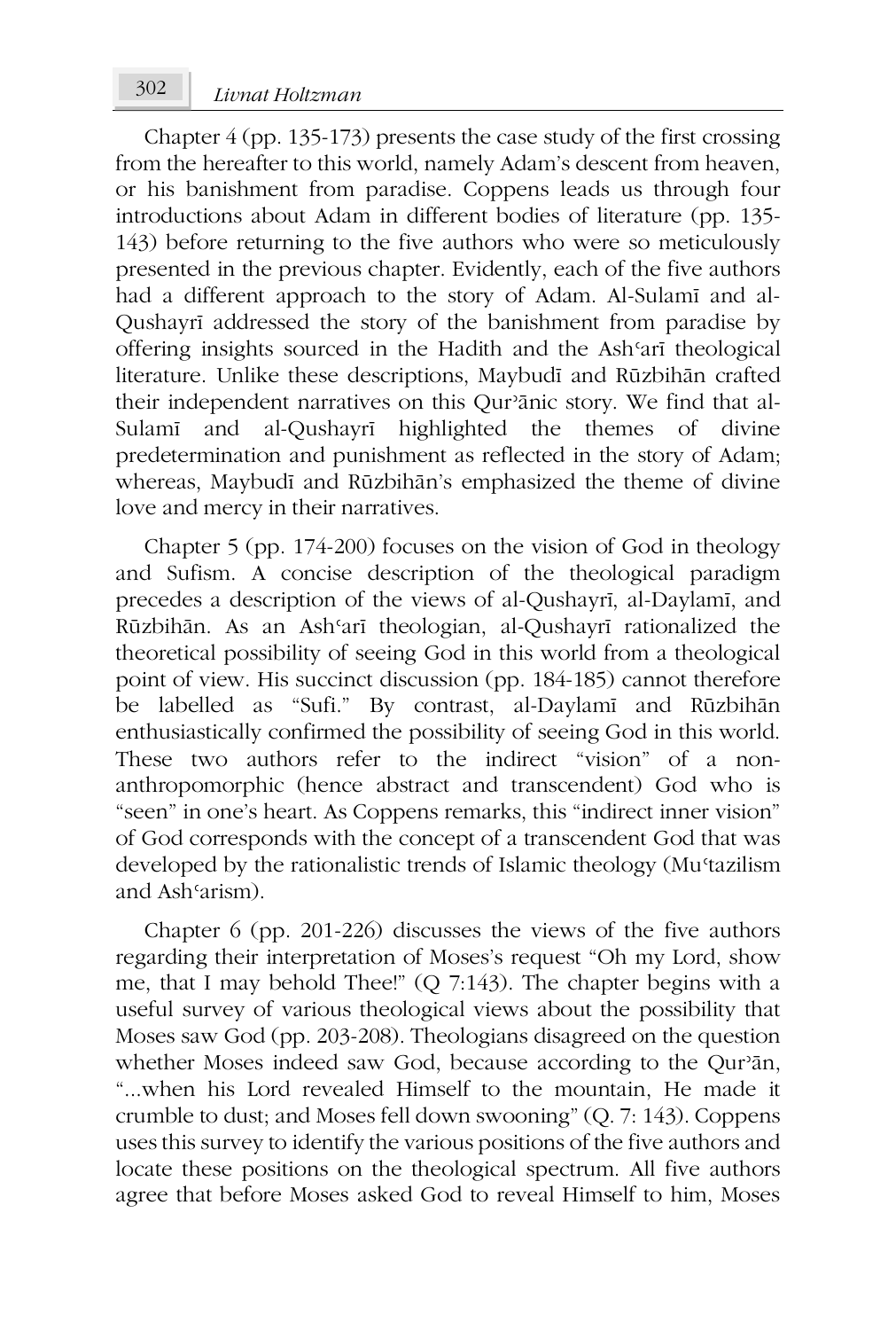attained an ecstatic state in which he lost his senses. From this point on, we see that the five authors split between two opinions: al-Qushayrī and Maybudī denied that Moses saw God, while al-Sulamī implied that he did. Rūzbihān claimed to have seen Moses, and that Moses indeed saw God with his own eyes.

Following Richard Gramlich, Coppens argues that the story of Moses signifies the Sufi yearning to experience in this life the beatific vision of God which is promised to the righteous who will arrive to heaven. The yearning to meet (*liqāʾ*) God in this world endangered the normative religion; whoever meets God in this life, will lose interest in abiding by the religious rules, as he already received the utmost reward.

Chapter 7 (pp. 227-255) discusses the possibility that Muḥammad saw God in his ascension (*al-miʿrāj*) to heaven. The story of the ascension and its preceding story, the night journey (*al-isrāʾ*) from Mecca to Jerusalem are central narratives in Islam and were thoroughly examined in many studies (Brooke O. Vuckovic and Frederick Colby's works are the most recent ones).<sup>3</sup> However, Coppens presents a yet unknown angle, that of the Sufi understanding of the vision of God during the ascension. The views of the five authors are presented in their deliberations of the two Qurʾānic passages which are traditionally associated with the night journey and Muḥammad's ascension (Q 53:1- 18, Q 17:1).

Finally, the Conclusion (Chapter 8, pp. 256-266) answers the two pivotal questions that Coppens presented in the Introduction. According to Coppens, Sufi *tafsīr* forms a distinctive group (if not a genre) within the field of Qurʾān exegesis because the *tafsīr* sometimes relies on personal experience (p. 256). The five works are offshoots of the same religious trend, although they are radically different from one another in style and content (p. 263). An important conclusion bolstered by previous research (the work of Steven Katz, for instance) pertains to the potential that "the allusive exegesis" holds of

 $\overline{\phantom{a}}$ 

<sup>3</sup> Brooke Olson Vuckovic, *Heavenly Journeys, Earthly Concerns: The Legacy of the*  Miʿraj *in the Formation of Islam* (London: Routledge, 2005); Frederick Colby, *Narrating Muhammad's Night Journey: Tracing the Development of the Ibn ʿAbbās Ascension Discourse* (Albany, NY: SUNY Press, 2008).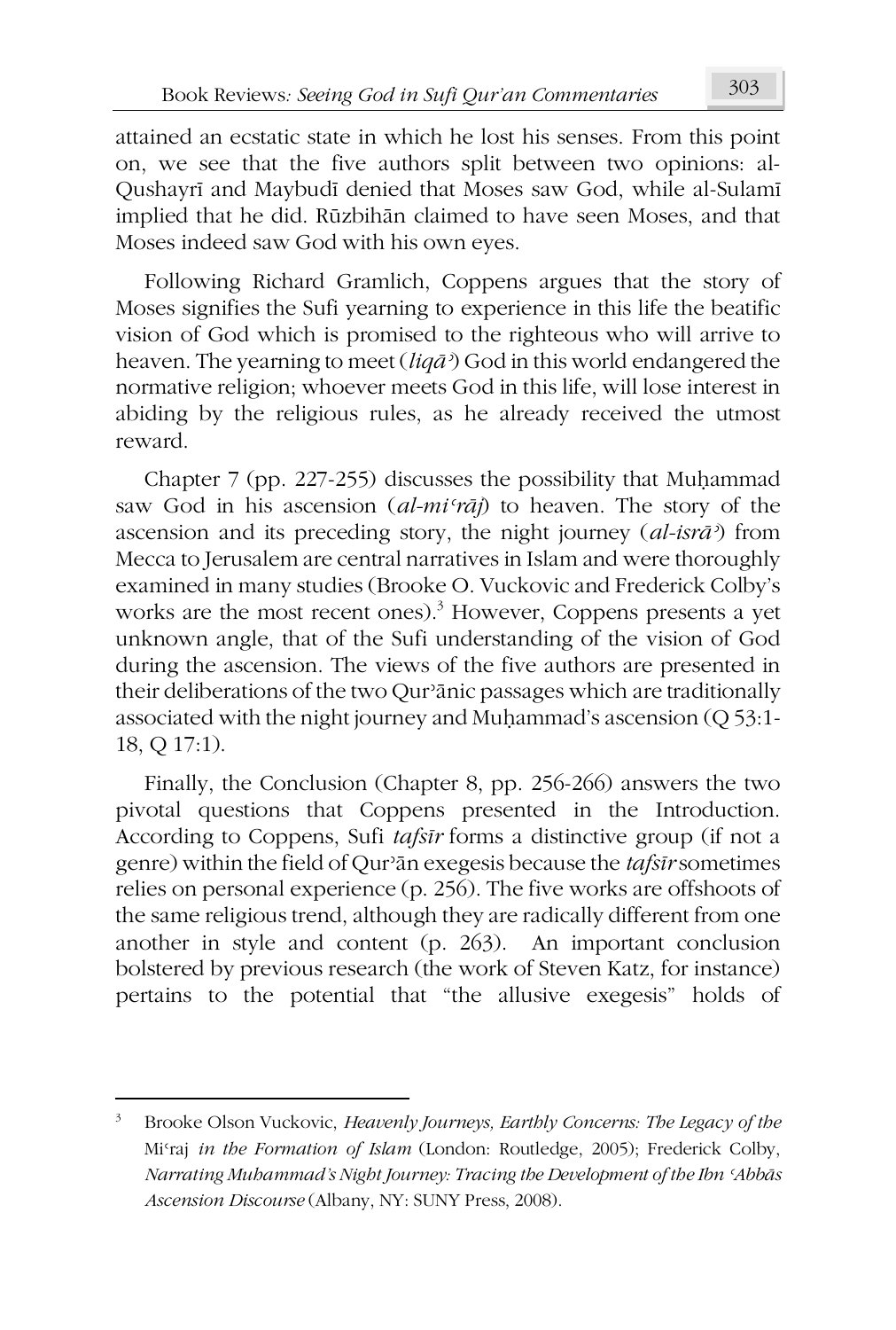contradicting the more conservative tradition of Qur'an exegesis.<sup>4</sup> Coppens proves throughout the monograph that the Sufi exegetes developed solutions to accommodate the mystical ideas with the conventional theological concepts. Thus, speaking about seeing God with one's heart does not infringe the appropriate discourse about God which Muʿtazilī, Ashʿarī and even traditionalist theologians required (p. 262).

The monograph is well-researched and thought-provoking, and I believe that it paves the way for future research on Sufi *tafsīr*-works. Coppens conducted excellent research in reading his sources and analyzing them. The translations that he offers are flawless, although it is a bit odd that he did not rely on one of the several consensual English translations of the Qurʾān and offered his own translation of the Qurʾān instead (see for example, p. 240). Even the vocalization that he offers for the Arabic and Persian texts is immaculate. Only two instances in the text were problematic: on p. 118, intoxication is *sukr* or *sakar*, and not *sakr*; on p. 179, the beautiful maidens of paradise are *al-ḥūr al-ʿīn* rather than *ḥūr al-ʿayn*. However, these are minor flaws. The only substantial weakness that I find in this monograph is its unwieldy structure. Each of the five independent essays (chapters 3 -7) offers a separate discussion on each of the five authors. This means there are twenty-five sub-chapters about the five authors. Even though the discussion relates to fascinating material, the overall reading experience is that of repetitiveness, which is indeed tiring. One would expect a greater degree of synthesis from a published monograph. As in other cases of doctoral dissertations that "crossed the boundary" to the abode of published monographs, Coppens's work (based on his 2015 doctoral dissertation) could have benefitted from a much more radical editing work that considered the structure of the work. That said, Coppens should be commended for producing a well-written monograph which informs us on a body of literature that is not accessible to all.

 $\overline{\phantom{a}}$ 

<sup>4</sup> Steven T. Katz, 'The 'Conservative' Character of Mysticism," in *Mysticism and Religious Traditions*, ed. Steven T. Katz (Oxford: Oxford University Press, 1983), 3-60; Katz, "Mysticism and the Interpretation of Sacred Scripture," in *Mysticism and Sacred Scripture*, ed. Steven T. Katz (Oxford: Oxford University Press, 2000), 7-67.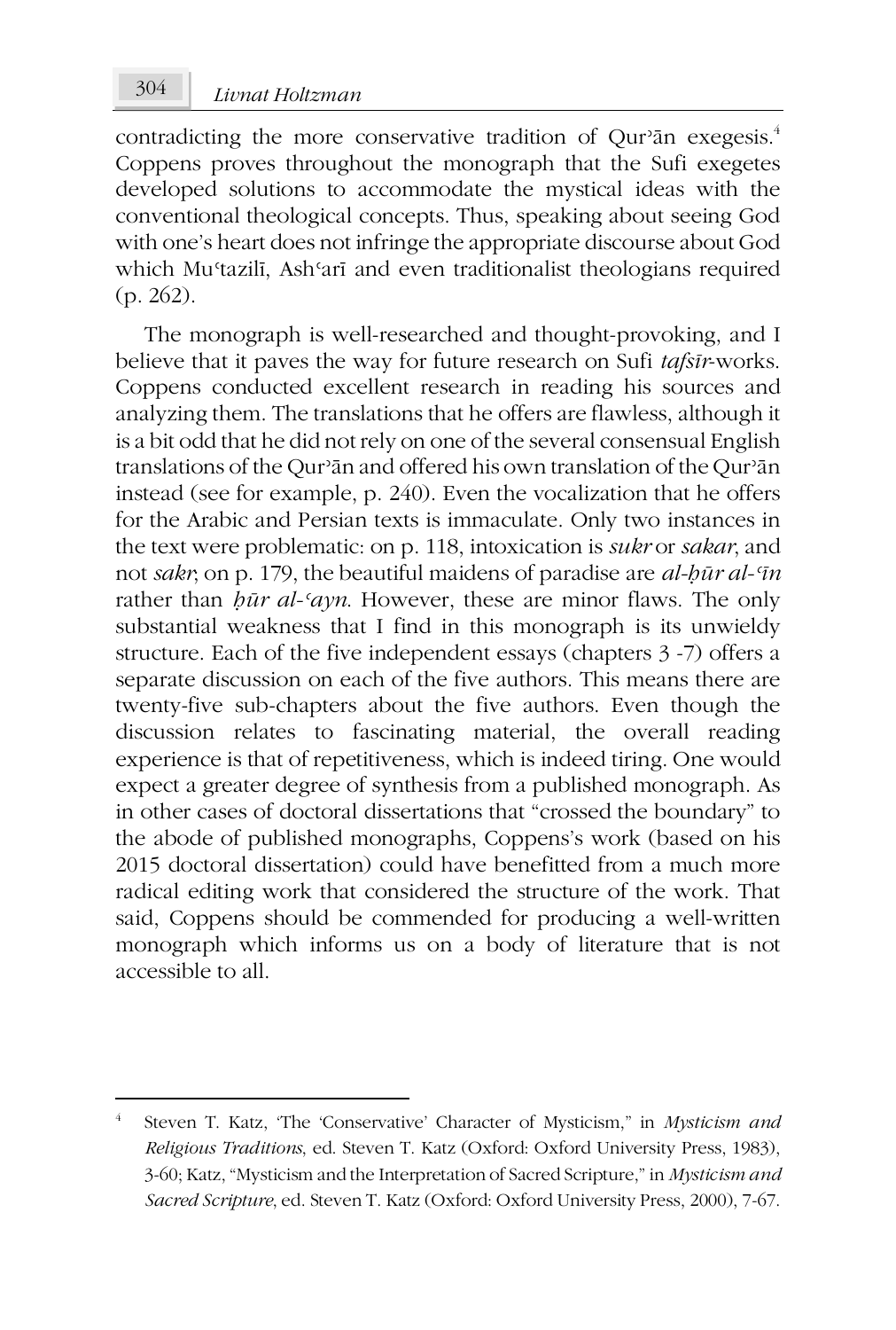## **REFERENCES**

Arberry, A. J. *The Koran*. Oxford: Oxford University Press, 1964.

- Böwering, Gerhard. "The Major Sources of Sulamī's Minor Qurʾān Commentary." *Oriens* 35 (1996): 35-56.
- Böwering, Gerhard. *The Mystical Vision of Existence in Classical Islam: The Qurʾānic Hermeneutics of the Ṣūfī Sahl al-Tustarī (d. 283/896)*. Berlin: De Gruyter, 1980.
- Böwering, Gerhard. "The Qurʾān Commentary of al-Sulamī." In *Islamic Studies Presented to Charles J. Adams*, edited by Wael B. Hallaq and Donald P. Little, 41-56. Leiden: Brill, 1991.
	- \_\_\_\_\_\_. "The Scriptural 'Senses' in Medieval Ṣūfī Qurʾān Exegesis." In *With Reverence for the Word: Medieval Scriptural Exegesis in Judaism, Christianity, and Islam*, edited by Jane Dammen McAuliffe, Barry D. Walfish and Joseph W. Goering, 346-365. Oxford: Oxford University Press, 2003.
	- \_\_\_\_\_\_. "The Writings of Shams al-Dīn al-Daylamī." *Islamic Studies* 26, no. 3 (1987): 231-236.
- Colby, Frederick. *Narrating Muhammad's Night Journey: Tracing the Development of the Ibn ʿAbbās Ascension Discourse*. Albany, NY: SUNY Press, 2008.
- Ernst, Carl W. *Ruzbihan Baqli: Mysticism and the Rhetoric of Sainthood in Persian Sufism*. Richmond: Curzon Press, 1996.
- Godlas, Alan. "Influences of Qushayrī's *Laṭāʾif al-ishārāt* on Sufi Qurʾanic Commentaries, Particularly Rūzbihān al-Baqlī's *ʿArāʾis al-bayān* and the Kubrawi *al-Taʾwīlāt al-najmiyya*." *Journal of Sufi Studies* 2 (2013): 78-92.
- \_\_\_\_\_\_. "Ṣūfism." In *The Blackwell Companion to the Qurʾān*, edited by Andrew Rippin, 350-361. Oxford: Blackwell, 2006.
- Gramlich, Richard. *Abu l-ʿAbbās B. ʿAṭāʾ: Sufi und Koranausleger*. Stuttgart: Steiner, 1995.
- Katz, Steven T. "The 'Conservative' Character of Mysticism." In *Mysticism and Religious Traditions*, edited by Steven T. Katz, 3-60. Oxford: Oxford University Press, 1983.
	- \_\_\_\_\_\_. "Mysticism and the Interpretation of Sacred Scripture." In *Mysticism and Sacred Scripture*, edited by Steven T. Katz, 7-67. Oxford: Oxford University Press, 2000.
- Keeler, Annabel. "Mystical Theology and the Traditionalist Hermeneutics of Maybudī's *Kashf al-Asrār*." In *Sufism and Theology*, edited by Ayman Shihadeh, 15-30. Edinburgh: Edinburgh University Press, 2007.
	- \_\_\_\_\_\_. *Sufi Hermeneutics: The Qurʾan Commentary of Rashīd al-Dīn Maybudī*. Oxford: Oxford University Press, 2006.
		- \_\_\_\_\_\_. "Ṣūfī *Tafsīr* as a Mirror: Al-Qushayrī the *Murshid* in his *Laṭāʾif al-ishārāt.*" *Journal of Qur'anic Studies* 8, no. 1 (2006): 1-21.